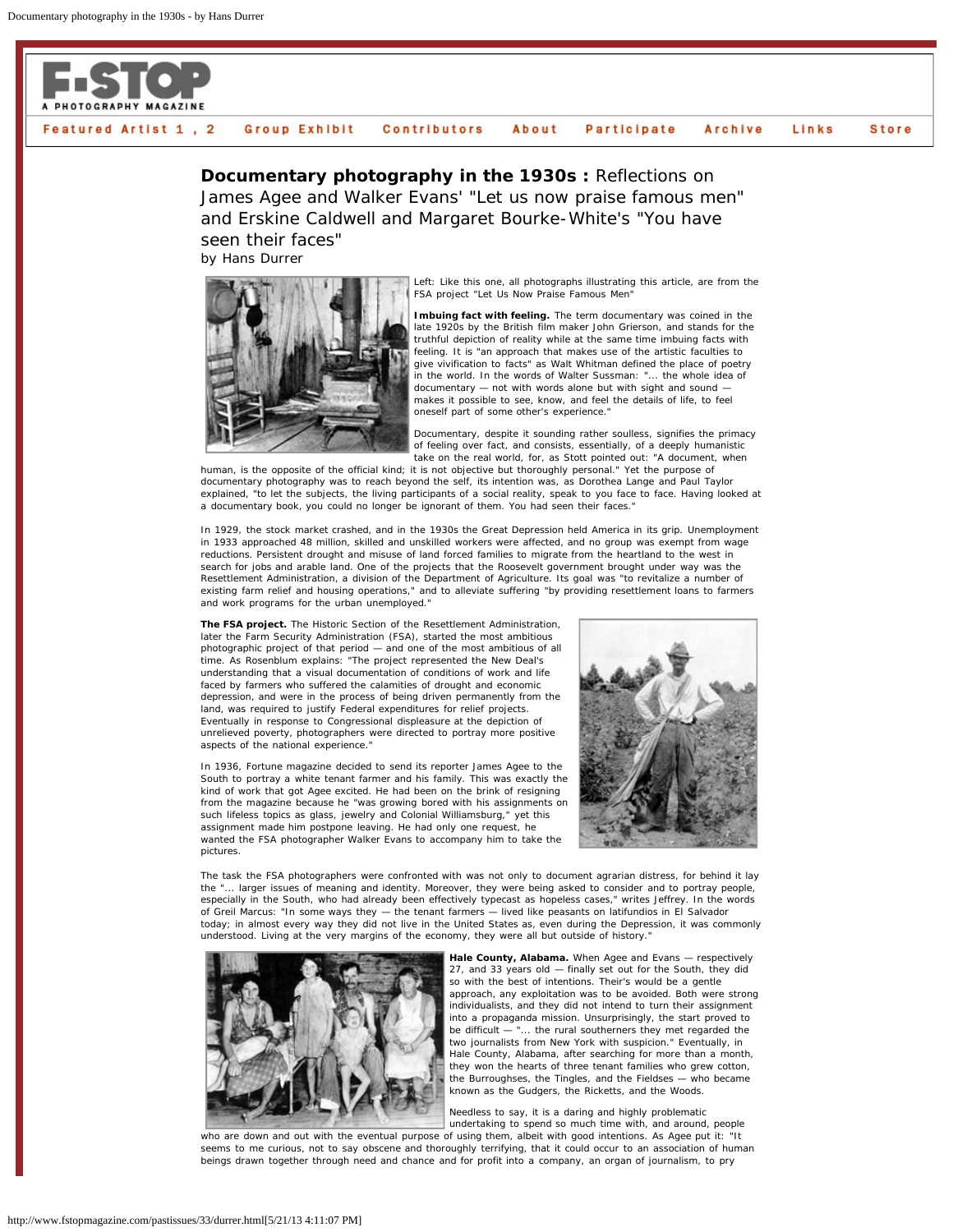intimately into the lives of an undefended and appallingly damaged group of human beings, an ignorant and helpless rural family, for the purpose of parading the nakedness, disadvantage and humiliation of these lives before another group of human beings, in the name of science, of "honest journalism" (whatever that paradox may mean), of humanity, of social fearlessness, for money, and for a reputation for crusading and for unbias which, when skillfully enough qualified, is exchangeable at any bank for money (and in politics, for votes, job patronage abelincolnism), and that these people could be capable of meditating this prospect without the slightest doubt of their qualification to do an "honest" piece of work, and with a conscience better than clear, and in the virtual certitude of almost unanimous approval.

**Let us now praise famous men.** What emerged from this challenge was not the magazine article accompanied by photographs they originally were assigned to do but a volume of five hundred pages. It goes without saying that their editors at *Fortune* were not enchanted — this was a text at least ten times longer as they had wanted. Yet above all: in no respect did this work fit the categories in demand at the time. "In brief, it was ... too long, too personal, and too violent," as Stott phrased it.

In any case: delivering a five hundred page piece to a magazine is asking for trouble and it does not seem unlikely that this was exactly what Agee had been up to. It was an enthralling and, at the same time, arduous text, not fitting any category -"combination of poetic mediation and plain reportage on everyday life, of weather and landscape and eruptions of love and bitterness," Marcus writes — it is the kind of book publishers prefer to not lay hands on. That it finally came out was due to Eunice Jessup, a friend of Agee and editor at Houghton Mifflin, who strongly recommended and, subsequently — the book sold not more than 300 copies [1] — lost her job over it.

The book was finally published in September 1941. By then Europe had fallen and the Battle of Britain entered the terrible months of the Blitz — the time for launching such a book could



hardly have been worse. Moreover, everything that could be said by that time about tenancy seemed to have already been said, and, last but not least, *Let Us Now Praise Famous Men* was not at all the kind of book that would give itself easily to the readers. And as far as Agee was concerned, it did not want to: "Official acceptance is the one unmistakable symptom that salvation is beaten again, and it is the one surest sign of fatal misunderstanding, and is the kiss of Judas."

It is ironic that *Let Us Now Praise Famous Men* has come to be seen as characterising America in the 1930s, for its unfortunate publishing history alone illustrates clearly that it was not at all perceived to be an expression of the times — the then bestseller was *You Have Seen Their Faces*, the *Uncle Tom's Cabin* of tenant farming as it was called.

*You Have Seen Their Faces* appeared in November 1937 when the sharecroppers were a prominent topic. Caldwell's text expressed what the sociologists, government officials and journalists had been saying all along: that no plan so far was sufficient, that re-education and supervision was needed, and that mono-crop agriculture was disastrous. It was an acceptable, liberal, and conventional text — the kind most editors like. Yet it most probably would not have sold so well would it have not been for the photos of Bourke-White. She showed people that were "bare, defenseless before the camera and its stunning flash. No dignity seems left them: we see their meager fly-infested meals, their soiled linen; we see them spotlit in the raptures of a revival meeting, a woman's arms frozen absurdly in the air; we see a preacher taken in peroration, his mouth and nostrils open like a hyena's," writes Stott.

Her pictures were spectacular, and the ironic captions made them stand out even more. A sharecropper, for instance, with a furrowed face and watering eyes was made to say: "A man learns not to expect much after he's farmed cotton all his life." Although the authors had made it clear that the captions were not intended to reflect the sentiments of the people portrayed but were a reflection of their own view, one cannot but feel taken aback by the condescension and arrogance displayed. Nevertheless, You have seen their faces was "inventive" and "unprecedented in the scale of its pictures and its many layered relations between the pictures and the text," writes the critic Alan Trachtenberg. Text and words were given equal prominence — an approach that is, unfortunately, still not very common.



**You have seen their faces.** *Let Us Now Praise Famous Men* was of an entirely different spirit — it invented documentary. Evans and Agee had attempted to capture reality as it unfolded in front of their eyes. They wanted to record their experience of this world, and they did so obsessively — Agee documented his reaction to, literally, everything — yet with respect for the people they portrayed. This implied that "the reality treated is in no way tampered with. Nothing is imposed on experience," as Stott elaborates. There is no arranging in the way Evans went about his photographing; it is about being there, and being open for the moment that Agee described as ". of consciousness is shifted from the imagined, the revisive, to the effort to perceive simply the cruel radiance of what is. This is why the camera seems to me, next to unassisted and weaponless consciousness, the central instrument of our time.

To perceive the things as they are, this is what Agee calls for. It is also what Dorothea Lange argues for: "That frame of mind that you need to make a very fine picture of a very wonderful thing, is different from the frame of mind of being on the pavement, jostled and pushed and circulating and rubbing against people with no identity. You cannot do it by not being lost yourself."

Margaret Bourke-White, on the other hand, practised the art of stealing pictures — "seldom," she writes — and rearranging scenes her way, despite saying that "the love of truth ... is requisite No.1 for a photographer." She looks for the spectacular, the extraordinary, the drama — what editors usually are asking for, then and now. "She was after the most extreme signs of poverty and degradation she could find," so the Evans biographer Rathbone. The contrast to Evans' approach could hardly have been greater. In the words of Stott: "Evans does not *expose* the reality he treats, he reveals it — or better, he lets it reveal itself. He does not seek out, he in fact avoids the spectacular, the odd, the piteous, the unseemly. Bud Woods' skin cancer, the Rickettses' "stinking beds," the horde of flies on the tenants' food and on their children's faces — these he does not show, though Bourke-White and Russell Lee showed them. He shows instead Bud Woods with a bandanna on his shoulder covering his sores, as one would naturally cover them from a stranger's eyes; he shows the Gudgers' neatly made bed; he shows an infant asleep beneath a flour sack to keep the flies off him. In short, he records people when they are most themselves, most in command, as they impose their will on the environment. He seeks normal human realities, but ones that have taken a form of such elegance that they speak beyond their immediate existence. These realities are the material of his art, which he calls "transcendent documentary photography": the making of images whose meanings surpass the local circumstances that provided their occasion.